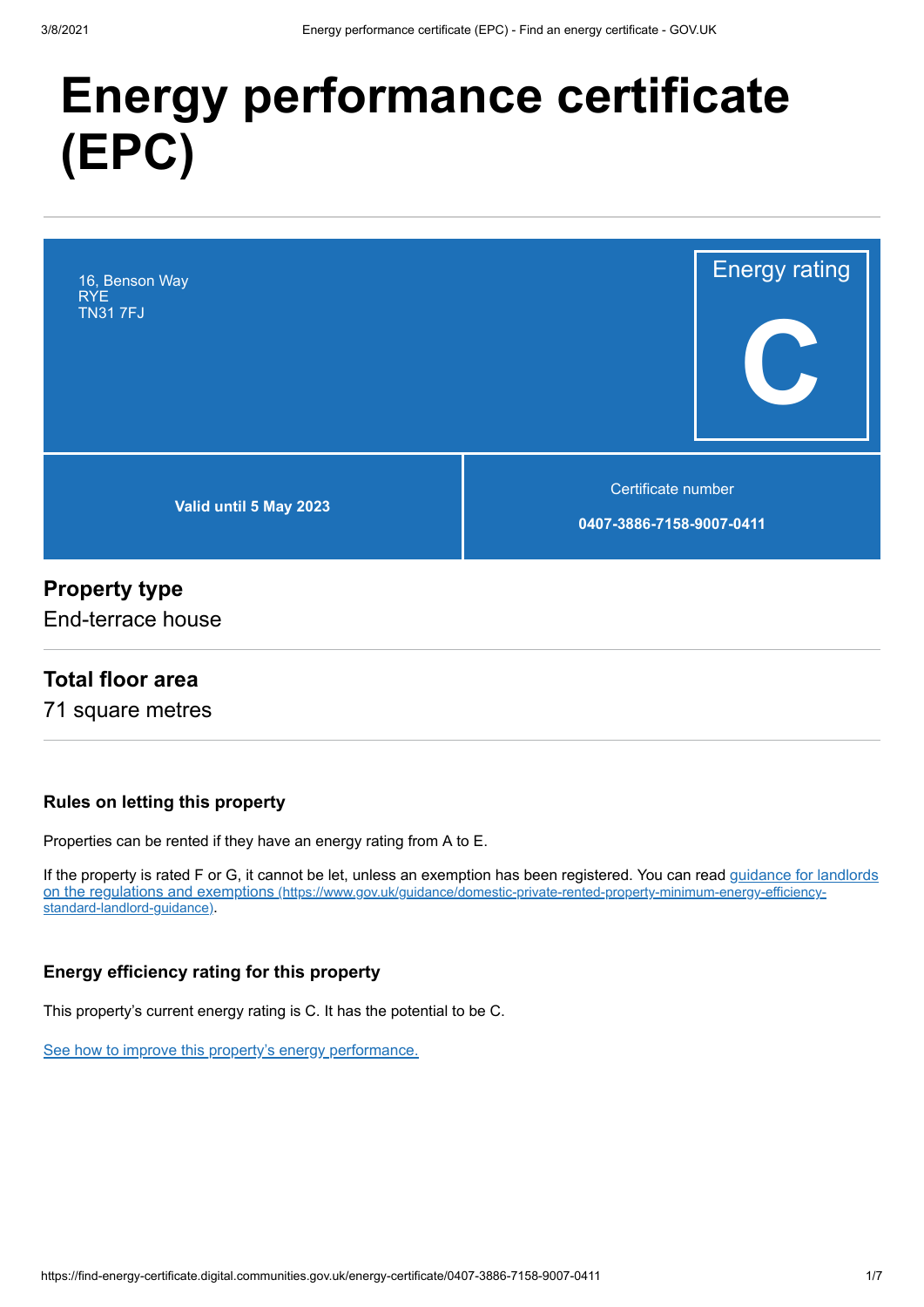| <b>Score</b> | <b>Energy rating</b> | <b>Current</b> | <b>Potential</b> |
|--------------|----------------------|----------------|------------------|
| $92 +$       |                      |                |                  |
| 81-91        | В                    |                |                  |
| 69-80        | C                    | 79   C         | 80   C           |
| 55-68        |                      |                |                  |
| 39-54        | Е                    |                |                  |
| $21 - 38$    | F                    |                |                  |
| $1 - 20$     | G                    |                |                  |

The graph shows this property's current and potential energy efficiency.

Properties are given a rating from A (most efficient) to G (least efficient).

Properties are also given a score. The higher the number the lower your fuel bills are likely to be.

The average energy rating and score for a property in England and Wales are D (60).

#### **Breakdown of property's energy performance**

This section shows the energy performance for features of this property. The assessment does not consider the condition of a feature and how well it is working.

Each feature is assessed as one of the following:

- very good (most efficient)
- good
- average
- poor  $\bullet$
- very poor (least efficient)

When the description says "assumed", it means that the feature could not be inspected and an assumption has been made based on the property's age and type.

| <b>Feature</b> | <b>Description</b>                                    | Rating    |
|----------------|-------------------------------------------------------|-----------|
| Walls          | Average thermal transmittance 0.28 W/m <sup>2</sup> K | Very good |
| Roof           | Average thermal transmittance 0.13 W/m <sup>2</sup> K | Very good |
| Floor          | Average thermal transmittance 0.14 W/m <sup>2</sup> K | Very good |
| <b>Windows</b> | High performance glazing                              | Very good |
| Main heating   | Boiler and underfloor heating, mains gas              | Good      |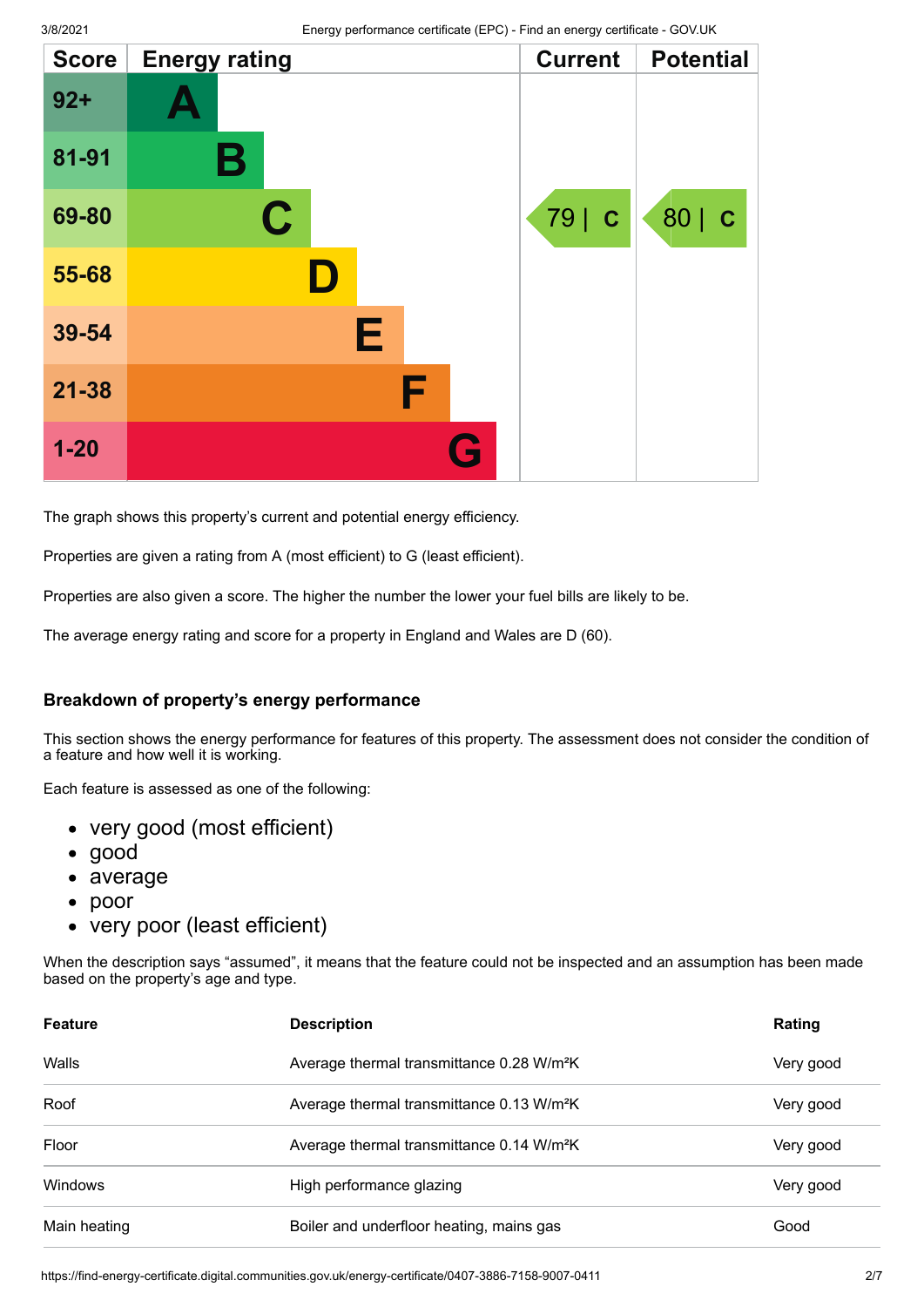3/8/2021 Energy performance certificate (EPC) - Find an energy certificate - GOV.UK

| <b>Feature</b>       | <b>Description</b>                                                | Rating    |
|----------------------|-------------------------------------------------------------------|-----------|
| Main heating control | Time and temperature zone control                                 | Very good |
| Hot water            | From main system                                                  | Good      |
| Lighting             | Low energy lighting in 40% of fixed outlets                       | Average   |
| Air tightness        | Air permeability 6.8 m <sup>3</sup> /h.m <sup>2</sup> (as tested) | Good      |
| Secondary heating    | None                                                              | N/A       |

### **Primary energy use**

The primary energy use for this property per year is 112 kilowatt hours per square metre (kWh/m2).

#### What is primary energy use?  $\blacktriangleright$

#### **Environmental impact of this property**

One of the biggest contributors to climate change is carbon dioxide (CO2). The energy used for heating, lighting and power in our homes produces over a quarter of the UK's CO2 emissions.

### **An average household produces**

### **This property produces**

1.5 tonnes of CO2

6 tonnes of CO2

### **This property's potential production**

1.4 tonnes of CO2

By making the recommended changes, you could reduce this property's CO2 emissions by 0.1 tonnes per year. This will help to protect the environment.

Environmental impact ratings are based on assumptions about average occupancy and energy use. They may not reflect how energy is consumed by the people living at the property.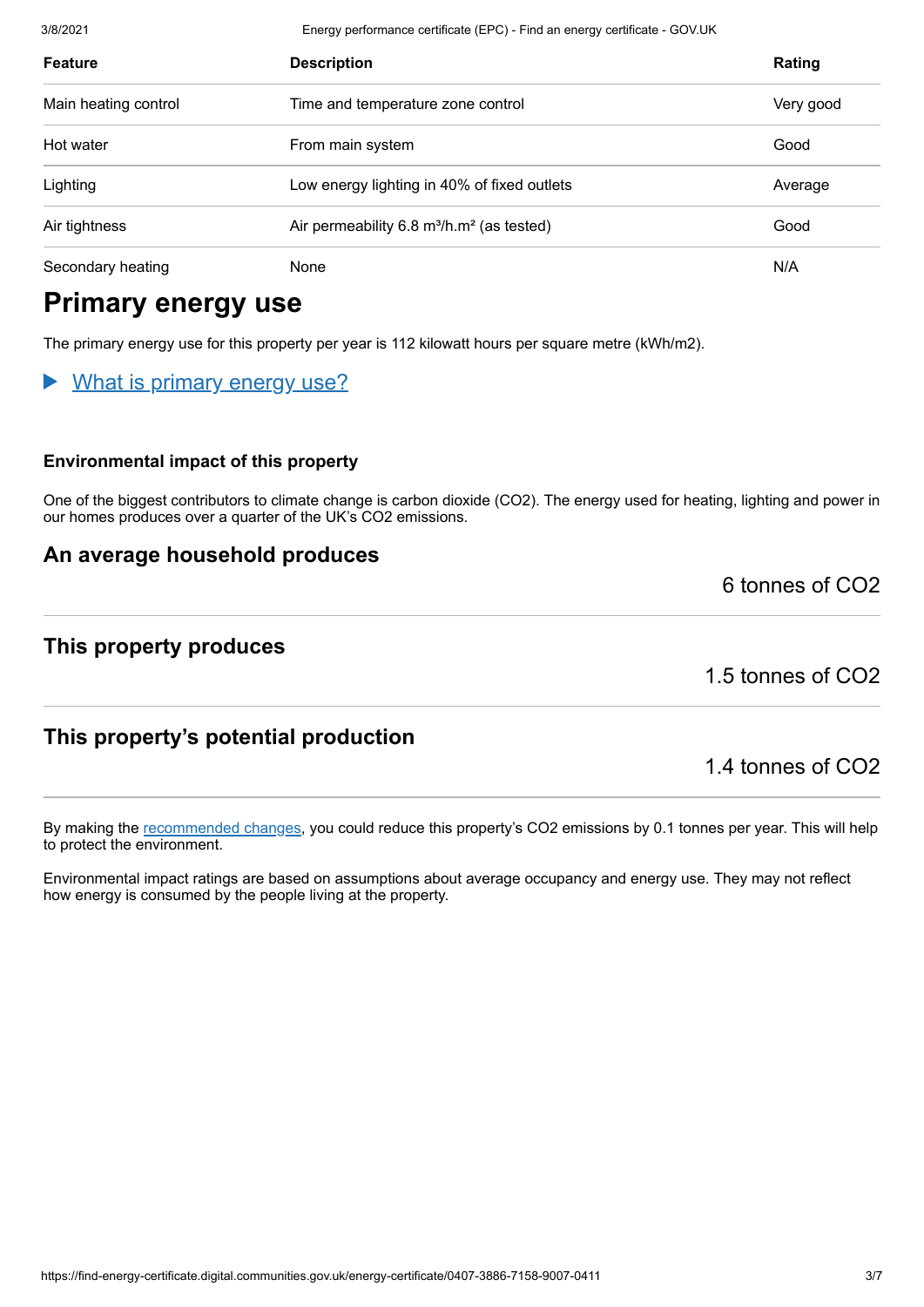#### **How to improve this property's energy performance**

Making any of the recommended changes will improve this property's energy efficiency.

| maning any or the recommended changes will improve this property's energy emolency.<br>If you make all of the recommended changes, this will improve the property's energy rating and<br>score from C (79) to C (80). | <b>Potential energy</b><br>rating |
|-----------------------------------------------------------------------------------------------------------------------------------------------------------------------------------------------------------------------|-----------------------------------|
| What is an energy rating?                                                                                                                                                                                             |                                   |
| Recommendation 1: Low energy lighting                                                                                                                                                                                 |                                   |
| Low energy lighting                                                                                                                                                                                                   |                                   |
| <b>Typical installation cost</b>                                                                                                                                                                                      | £15                               |
| <b>Typical yearly saving</b>                                                                                                                                                                                          |                                   |
|                                                                                                                                                                                                                       | £23                               |
| Potential rating after carrying out recommendation 1                                                                                                                                                                  |                                   |
|                                                                                                                                                                                                                       | 80 C                              |
| <b>Recommendation 2: Solar water heating</b>                                                                                                                                                                          |                                   |
| Solar water heating                                                                                                                                                                                                   |                                   |
| <b>Typical installation cost</b>                                                                                                                                                                                      |                                   |
|                                                                                                                                                                                                                       | £4,000 - £6,000                   |
| <b>Typical yearly saving</b>                                                                                                                                                                                          |                                   |
|                                                                                                                                                                                                                       | £26                               |
| Potential rating after carrying out recommendations 1 and 2                                                                                                                                                           |                                   |
|                                                                                                                                                                                                                       | 82 B                              |

## **Recommendation 3: Solar photovoltaic panels, 2.5 kWp**

Solar photovoltaic panels

### **Typical installation cost**

£11,000 - £20,000

### **Typical yearly saving**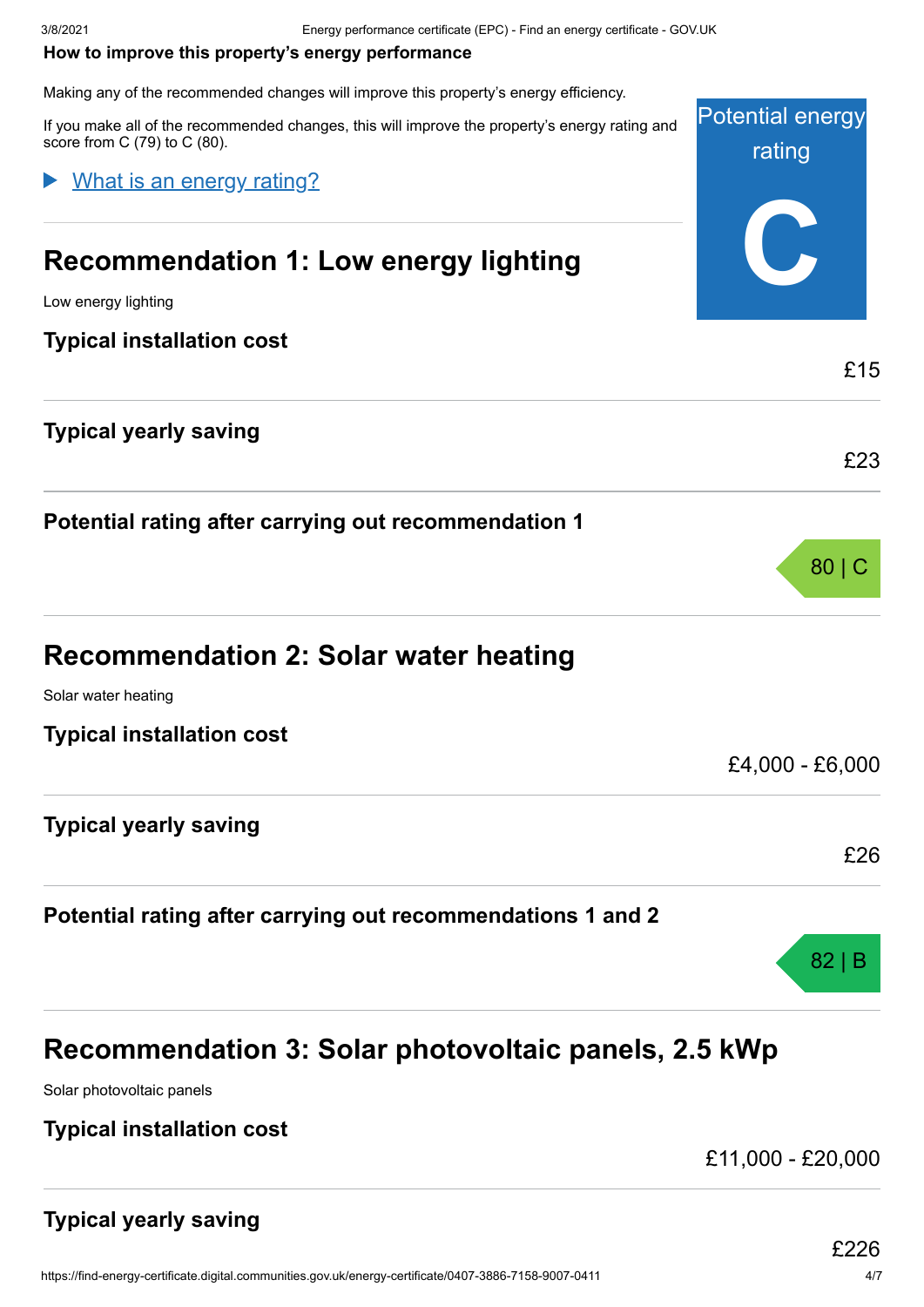### **Potential rating after carrying out recommendations 1 to 3**



£416

£22

### **Paying for energy improvements**

Find energy grants and ways to save energy in your home. (https://www.gov.uk/improve-energy-efficiency)

#### **Estimated energy use and potential savings**

### **Estimated yearly energy cost for this property**

### **Potential saving**

The estimated cost shows how much the average household would spend in this property for heating, lighting and hot water. It is not based on how energy is used by the people living at the property.

The estimated saving is based on making all of the recommendations in how to improve this property's energy performance.

For advice on how to reduce your energy bills visit Simple Energy Advice (https://www.simpleenergyadvice.org.uk/).

### **Heating use in this property**

Heating a property usually makes up the majority of energy costs.

### **Estimated energy used to heat this property**

### **Space heating**

**Water heating**

2021 kWh per year

2693 kWh per year

### **Potential energy savings by installing insulation**

The assessor did not find any opportunities to save energy by installing insulation in this property.

You might be able to receive Renewable Heat Incentive payments (https://www.gov.uk/domestic-renewable-heat-incentive). This will help to reduce carbon emissions by replacing your existing heating system with one that generates renewable heat. The estimated energy required for space and water heating will form the basis of the payments.

#### **Contacting the assessor and accreditation scheme**

This EPC was created by a qualified energy assessor.

If you are unhappy about your property's energy assessment or certificate, you can complain to the assessor directly.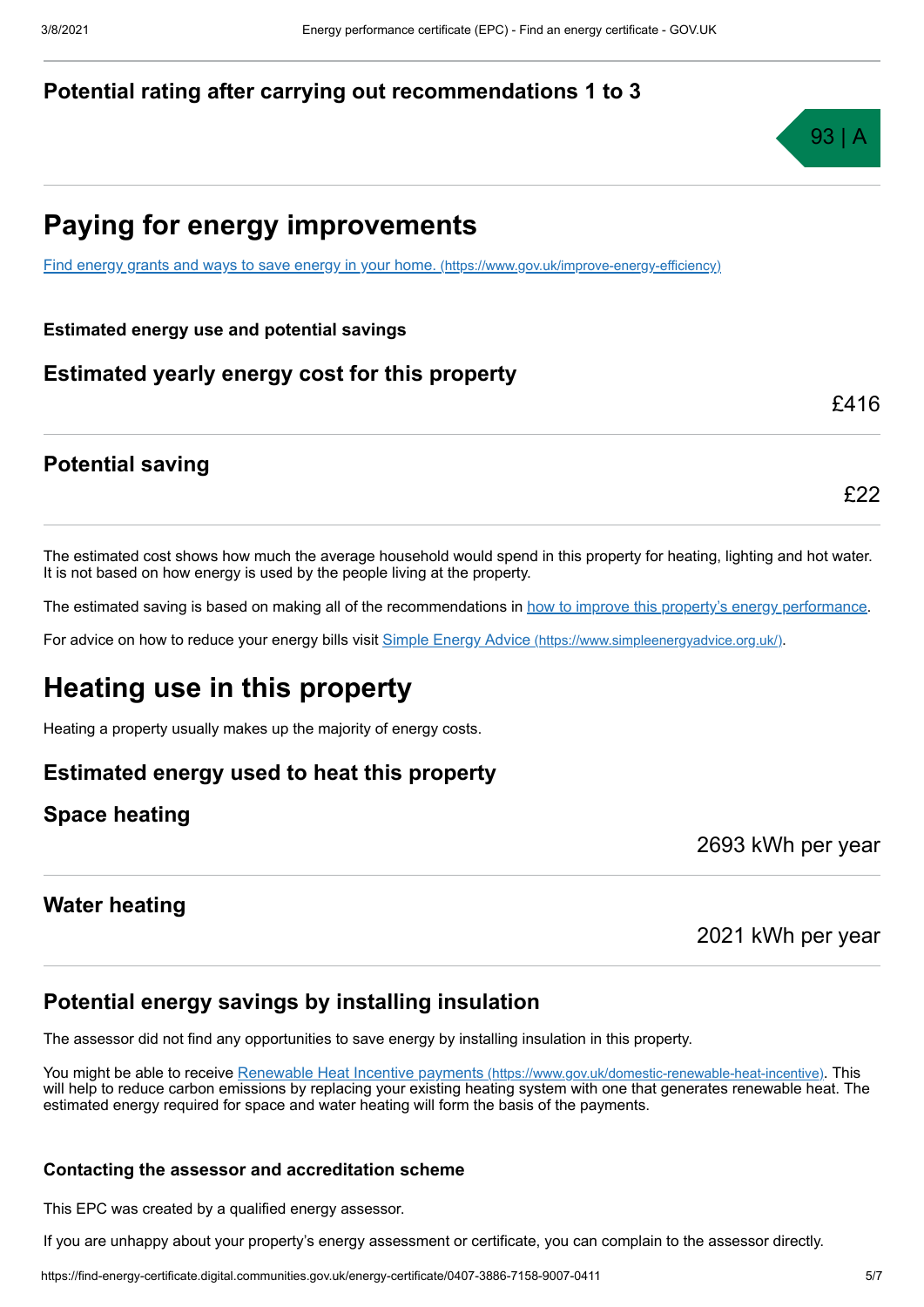If you are still unhappy after contacting the assessor, you should contact the assessor's accreditation scheme.

Accreditation schemes are appointed by the government to ensure that assessors are qualified to carry out EPC assessments.

### **Assessor contact details**

### **Assessor's name**

Christopher Bills

### **Telephone**

01892 821635

### **Email**

chris.bills1@btinternet.com

### **Accreditation scheme contact details**

**Accreditation scheme** Elmhurst Energy Systems Ltd

### **Assessor ID**

EES/004614

### **Telephone**

01455 883 250

### **Email**

enquiries@elmhurstenergy.co.uk

### **Assessment details**

### **Assessor's declaration** No related party

### **Date of assessment**

6 May 2013

### **Date of certificate**

6 May 2013